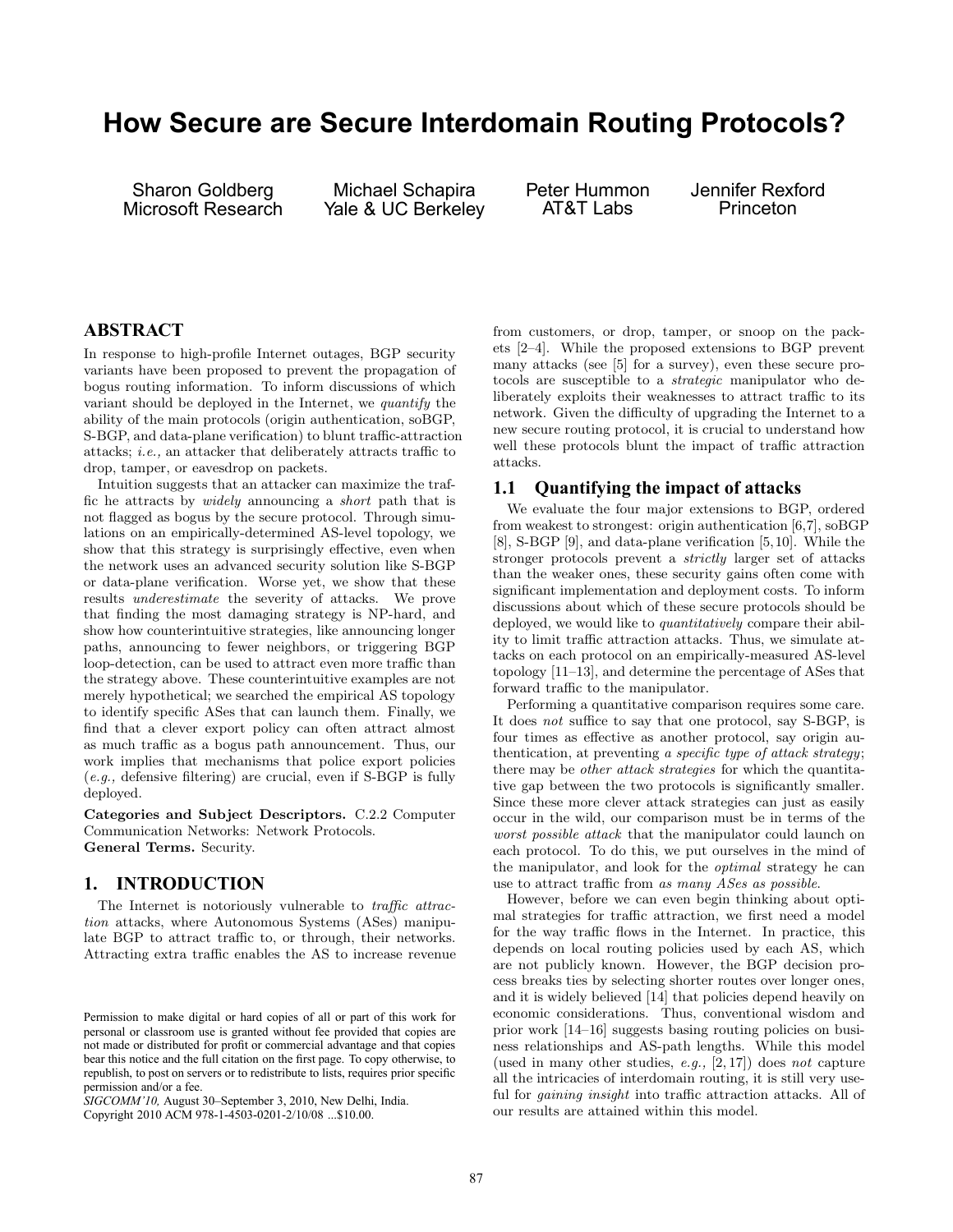# **1.2 Thinking like a manipulator**

If routing policies are based on AS path lengths, then intuition suggests that it is optimal for the manipulator to announce the shortest path that the protocol does not reject as bogus, to as many neighbors as possible. Depending on the security protocol, this means announcing a direct connection to the victim IP prefix, a fake edge to the legitimate destination AS, a short path that exists but was never advertised, a short path that the manipulator learned but is not using, or even a legitimate path that deviates from normal export policy. Indeed, we use simulations on a measured AS-level topology to show that this "smart" attack strategy is quite effective, even against advanced secure routing protocols like S-BGP and data-plane verification.

Worse yet, we show that our simulations underestimate the amount of damage manipulator could cause. Through counterexamples, show that the "smart" attack is surprisingly not optimal. In fact, the following bizarre strategies can sometimes attract even more traffic than the "smart" attack: announcing a longer path, exporting a route to fewer neighbors, or triggering BGP's loop-detection mechanism. In fact, we show that prefix hijacking (i.e., originating a prefix you do not own) is not always the most effective attack against today's BGP! These counterexamples are not merely hypothetical—we identify specific ASes in the measured AS-level topology that could launch them. Moreover, we prove that it is NP-hard to find the manipulator's optimal attack, suggesting that a comprehensive comparison across protocols must remain elusive.

## **1.3 Our findings and recommendations**

While we necessarily underestimate the amount of damage a manipulator could cause, we can make a number of concrete statements. Our main finding is that secure routing protocols only deal with one half of the problem: while they do restrict the paths the manipulator can announce, they fail to restrict his export policies. Thus, our simulations show that, when compared to BGP and origin authentication, soBGP and S-BGP significantly limit the manipulator's ability to attract traffic by announcing bogus short paths to all its neighbors. However, even in a network with S-BGP or data-plane verification, we found that a manipulator can still attract traffic by cleverly manipulating his export policies. Indeed, we found that announcing a short path is often less important than exporting that path to the right set of neighbors. Thus:

- *•* Advanced security protocols like S-BGP and data-plane verification do not significantly outperform soBGP for the "smart" attacks we evaluated.
- Defensive filtering of paths exported by stub ASes (*i.e.*, ASes without customers) provides a level of protection that is at least comparable to that provided by soBGP, S-BGP and even data-plane verification.
- *•* Tier 2 ASes are in the position to attract the largest volumes of traffic, even in the presence of data-plane verification and defensive filtering (of stubs).
- *Interception attacks* [2,3]—where the manipulator both attracts traffic and delivers it to the destination—are easy for many ASes, especially large ones.



**Figure 1: Anonymized subgraph of CAIDA's AS graph.**

We could quibble about whether or not manipulating export policies even constitutes an attack; after all, each AS has the right to decide where it announces paths. However, our results indicate that a clever export policy can attract almost as much traffic as a bogus path announcement. Indeed, Section 6.1 presents an example where an AS in the measured topology gains almost as much exporting a provider-learned path to another provider, as he would by a prefix hijack (announcing that he owns the IP prefix). Thus, our results suggest that addressing traffic attraction attacks requires both mechanisms that prevent bogus path announcements (e.g., soBGP or S-BGP) as well as mechanisms that police export policies (e.g., defensive filtering).

Full version. This paper is a compressed summary of our results; the full version [1] presents additional information, graphs, related work, and proofs of our theorems.

# **2. MODEL AND METHODOLOGY**

We first present a model of interdomain routing and routing policies, based on the standard models in [18] and the Gao-Rexford conditions [15], followed by our threat model for traffic attraction, and finally our experimental setup.

# **2.1 Modeling interdomain routin.**

**The AS graph.** The interdomain-routing system is modeled with a labeled graph called an AS graph, as in Figure 1. Each AS is modeled as a single node and denoted by its AS number. Edges represent direct physical communication links between ASes. Adjacent ASes are called neighbors. Since changes in topology typically occur on a much longer timescale than the execution of the protocol, we follow [18] and assume the AS-graph topology is static. BGP computes paths to each destination IP prefix separately, so we assume that there is a unique destination IP prefix to which all other nodes attempt to establish a path. As shown in Figure 1, there is a single AS *v* that rightfully 'owns' the destination IP prefix under consideration.

**Establishing paths.** In BGP, an AS first chooses an outgoing edge on which it forwards traffic based on a local ranking on outgoing paths, and then announces this path to some subset of its neighbors. To model this, we assume that each node *n* has a set of *routing policies*, consisting of (a) a ranking on outgoing paths from *n* to the destination *d*, and (b) a set of export policies, a mapping of each path *P* to the set of neighbors to which *n* is willing to announce the path *P*. We say that node *n* has an available path *aP d* if *n*'s neighbor *a* announced the path "*aP d*" to *n*. If an available path *aPd* is ranked higher than the outgoing path that node *n* is currently using, then an normal node *n* will (a) forward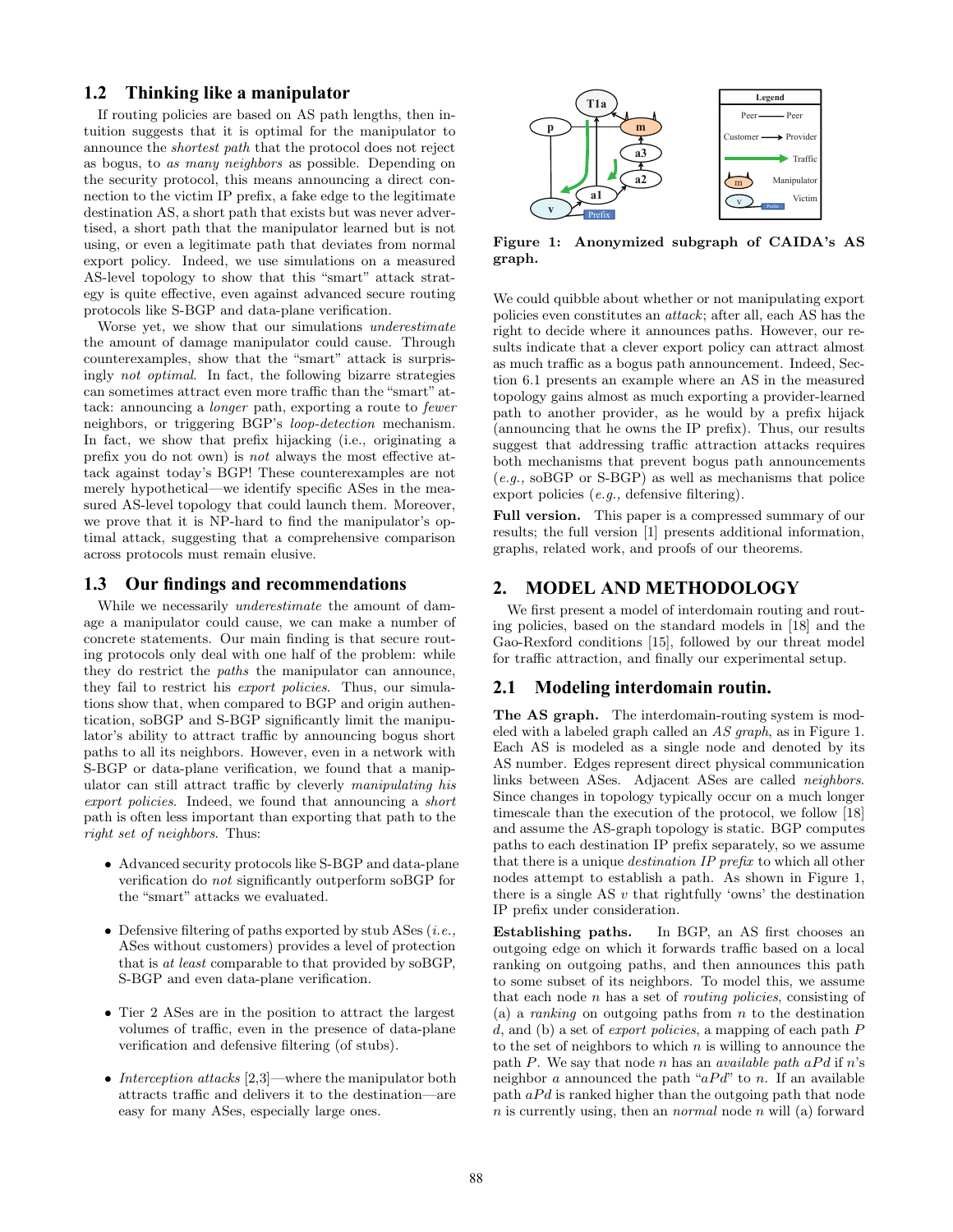traffic to node  $a$ , and (b) announce the path  $naPd$  to all his neighbors as specified by his export policies.

**Business relationships.** We annotate the AS graph with the standard model for business relationships in the Internet [15]; while more complicated business relationships exist in practice, the following is widely believed to capture the majority of the economic relationships in the Internet. As shown in Figure 1, there are two kinds of edges: customer-provider (where the customer pays the provider for connectivity, represented with an arrow from customer to provider), and peer-to-peer (where two ASes owned by different organizations agree to transit each other's traffic at no cost, represented with an undirected edge). Because some of our results are based on CAIDA's AS graph [11], we also consider sibling-to-sibling edges. Details about our treatment of siblings is in the full version [1]. Finally, our theoretical results sometimes use [15]'s assumption that an AS cannot be its own indirect customer:

**GR1** The AS graph contains no customer-provider cycles.

# **2.2 Modeling routing policies**

In practice, the local routing policies used by each AS in the Internet are arbitrary and not publicly known. However, because we want to understand how false routing information propagates through the Internet, we need to concretely model routing policies. Since it is widely believed that business relationships play a large role in determining the routing policies of a given AS [14, 15], and we have reasonably accurate empirical maps of the business relationships between ASes [11–13], we base our model on these relationships.

**Rankings.** BGP is first and foremost designed to prevent loops. Thus, we assume that node *a* rejects an announcement from its neighbor *b* if it contains a loop, i.e., if node *a* appears on the path that node *b* announces. Beyond that, we can think of the process ASes use to select routes as follows; first applying local preferences, then choosing shortest AS paths, and finally applying a tie break. Since the local preferences of each AS are unknown, and are widely believed to be based (mostly) on business relationships, we model the three step process as follows:

- **LP Local Preference.** Prefer outgoing paths where the next hop is a customer over outgoing paths where the next hop is a peer over paths where the next hop is a provider.
- **SP Shortest Paths.** Among the paths with the highest local preference, chose the shortest ones.
- **TB Tie Break.** If there are multiple such paths, choose the one whose next hop has the lowest AS number.<sup>1</sup>

Our model of local preferences is based on on Gao-Rexford condition **GR3**, and captures the idea that an AS has an economic incentive to prefer forwarding traffic via customer (that pays him) over a peer (where no money is exchanged) over a provider (that he must pay). Notice that this implies that an AS can sometimes prefer a longer path! (e.g., in Figure 1, AS *m* prefers the five-hop customer path through *a*3 over the four-hop provider path through Tier 1 *T* 1.)

**Export Policies.** Our model of export policies is based on the Gao-Rexford condition **GR2**:

**GR2** AS *b* will only announce a path via AS *c* to AS *a* if at least one of *a* and *c* are customers of *b*.

**GR2** captures the idea that an AS should only be willing to load his own network with transit traffic if he gets paid to do so. However, because **GR2** does not fully specify the export policies of every AS (for instance, an AS could decide to export paths to only a subset of his customers), it does not suffice for our purposes. Thus, we model normal export policies as follows:

**NE** An AS will announce all paths to all neighbors except when **GR2** forbids him to do so.

# **2.3 Threat model.**

**One strategic manipulator.** We assume that all ASes in the AS graph behave *normally*, *i.e.*, according to the policies in Section 2.1 - 2.2, except for a single manipulator (e.g., AS *m* in Figure 1). We leave models dealing with colluding ASes for future work.

**Normal ASes and normal paths.** We assume that every *normal* AS uses the routing policies in Section 2.2; thus, the normal path is the path an AS (even the manipulator) would choose if he used the normal rankings of Section 2.2, and normal export is defined analogously. (e.g., In Figure 1, the manipulator *m*'s normal path is through his customer AS *a*3.) We shall assume that every normal AS knows its business relationship with his neighbors, and also knows the next hop it chooses for forwarding traffic to a given destination. In order to evaluate the effectiveness of each secure routing protocol, we assume that ASes believe everything they hear, except when the secure routing protocol tells them otherwise. As such, we do not assume that ASes use auxiliary information to detect attacks, including knowledge of the network topology or business relationships between distant ASes, etc., unless the secure routing protocol specifically provides this information.

**Attraction** *v.s.* **Interception attacks.** In an attraction attack, the manipulator's goal is to attract traffic, i.e., to convince the maximum number of ASes in the graph to forward traffic that is destined to the victim IP prefix via the manipulator's own network. To model the idea that a manipulator may want to eavesdrop or tamper with traffic before forwarding it on to the legitimate destination, we also consider interception attacks. In an interception attack, the manipulator has the additional goal of ensuring that he has an available path to the victim. This is in contrast to an attraction attack, where the manipulator is allowed, but not required, to create a blackhole where he has no working path to the victim IP prefix  $(e.g., Figure 6)$ .

**The fraction of ASes attracted.** In this paper, we measure the success of an attack strategy by counting the fraction of ASes in the internetwork from which that manipulator attracts traffic; this amounts to assuming that every AS in the internetwork is of equal importance to the manipulator.<sup>2</sup> However, it is well known that the distribution

<sup>&</sup>lt;sup>1</sup>We need a consistent way to break ties. In practice, this is done using the intradomain distance between routers and router IDs. Since our model does not incorporate geographic distance or individual routers, we use AS number instead.

<sup>2</sup>We acknowledge that a manipulator may want to attract traffic from a specific subset of ASes. We avoid analyzing this, because we lack empirical data to quantify that subset of ASes that a given manipulator may want to attract.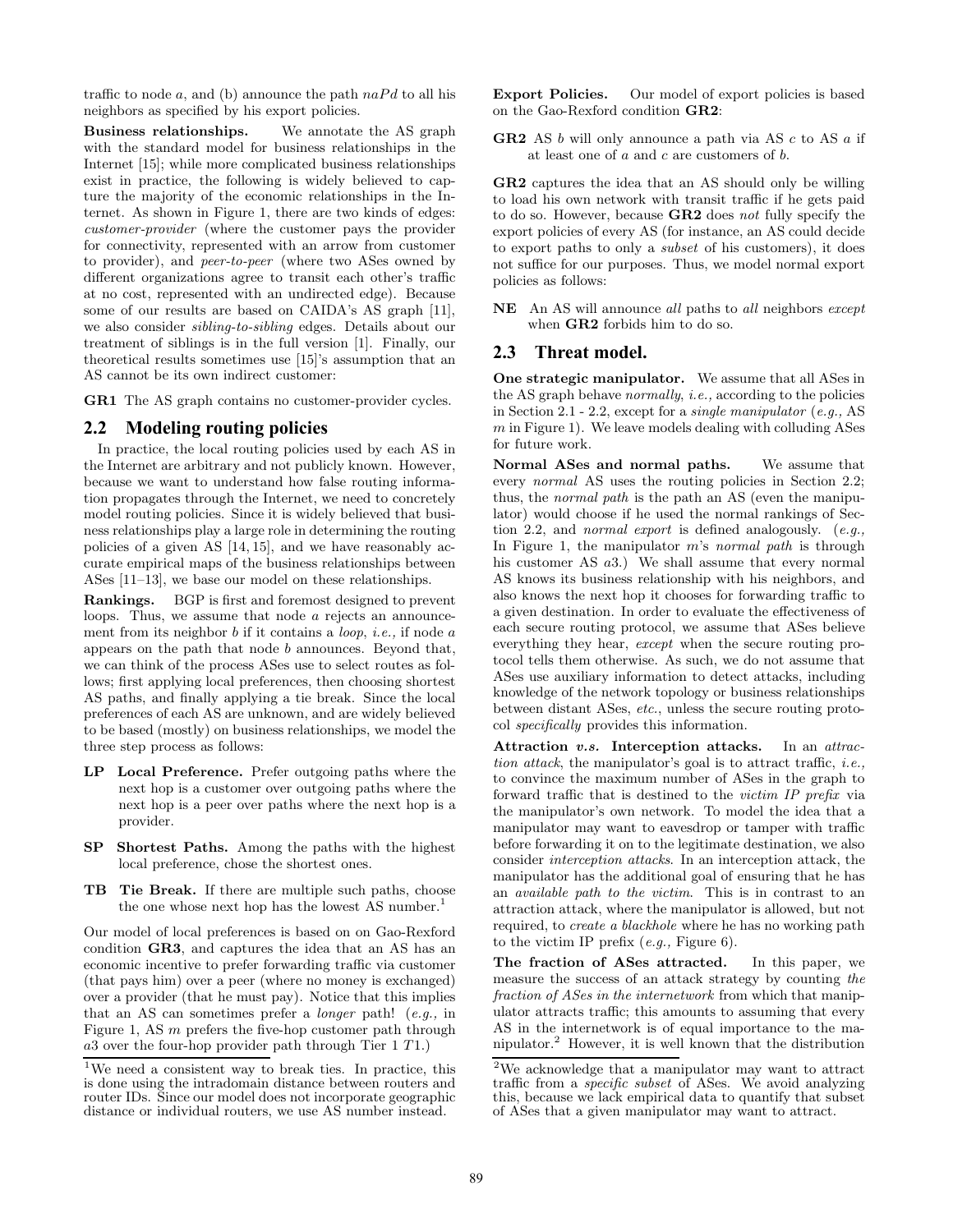of traffic in the Internet is not uniform across the ASes; to address this, we also report the fraction of ASes of various sizes from which the manipulator attracts traffic, where we measure size by the number of direct customers the AS has.

**Attack strategies.** To capture the idea that the manipulator is strategic, we allow him to be more clever than the normal ASes; specifically, we allow him to use knowledge of the global AS graph and its business relationships in order to launch his attacks. (However, most of the strategies we considered require only knowledge that is locally available at each AS.) An attack strategy is a set of routing announcements and forwarding choices that deviates from the normal routing policies specified in Section 2.2. An attack strategy may include, but is not limited to:

- *•* Announcing an unavailable or non-existent path.
- Announcing a legitimate available path that is *different* from the normal path.
- *•* Exporting a path (even the legitimate normal path) to a neighbor to which no path should be announced to according to the normal export policies.

Indeed, one might argue that some of these strategies do not constitute 'dishonest behavior'. However, it is important to consider these strategies in our study, since we shall find that they can sometimes be used to attract as much traffic as the traditional 'dishonest' strategies (e.g., announcing nonexistent paths).

**Scope of this paper.** This paper focuses on traffic attraction attacks; we do not consider other routing security issues, for instance, mismatches between the controland data-plane [4, 10], or traffic deflection attacks, where a manipulator wants to divert traffic from himself or some distant, innocent AS [5]. Moreover, we do not cover issues related to the adoption of secure routing protocols, nor their effectiveness under partial deployment [19]. See the full version [1] for more discussion of related work.

# **2.4 Experiments on empirical AS graphs**

All the results and examples we present are based on empirically-obtained snapshots of the Internet's AS graph annotated with business relationships between ASes. Our experimental results were obtained via algorithmic simulations; details are in the full version [1].

**Average case analysis.** Since the influence of an attack strategy depends heavily on the locations of the manipulator and the victim in the AS graph, we run simulations across many (manipulator, victim) pairs. Rather than reporting average results, we plot the distribution of the fraction of ASes that direct traffic to the manipulator. We by no means believe that a manipulator would select its victim at random; however, reporting distributions allows us to measure the extent to which a secure protocol can blunt the power of the manipulator, determine the fraction of victims that a manipulator could effectively target, and identify positions in the network that are effective launching points for attacks. Ideally, to determine how damaging a given attack strategy can be, we would have liked to run simulations over every (manipulator,victim) pair in the AS graph. However, this would require  $(30K)^2$  simulations per dataset, which would be prohibitive. Instead, we run experiments on randomly-chosen (manipulator, victim) pairs. We found that 60K experiments of each type were sufficient for our results to stabilize.

**Multiple datasets.** Because the actual AS-level topology of the Internet remains unknown, and inferring AS relationships is still an active area of research, we run simulations on a number of different datasets: multiple years of CAIDA data [11], and Cyclops data [12] augmented with 21,000 peer-to-peer edges from [13]'s IXP dataset. Even though these datasets use different relationship-inference algorithms, the trends we observed across datasets were remarkably consistent. Thus, all the results we present are from CAIDA's November 20, 2009 dataset (with slight modifications to the sibling relationships, see the full version); counterparts of these graphs, computed from Cyclops and IXP data [12, 13] are in the full version [1].

**Realistic examples.** Rather than providing contrived counterexamples, we give evidence that the attack strategies we discuss could succeed in wild by ensuring that every example we present comes from real data. All the examples we present here were found in CAIDA's November 20, 2009 dataset [11], and then "anonymized" by replacing AS numbers with symbols (e.g., in Figure 1, *m* for manipulator, *v* for victim, *T*1 for a Tier 1 AS, etc.). We do this in order to avoid 'implicating' innocent ASes with our example attacks, as well as to avoid reporting potentially erroneous AS-relationship inferences made in the CAIDA dataset (see Section 6.4 for further discussion).

# **3. FOOLING BGP SECURITY PROTOCOLS**

This section overviews the security protocols we consider, and presents the set of (possibly) bogus paths that a manipulator can announce to each neighbor without getting caught. We use the anonymized subgraph of CADIA's AS graph in Figure 1 to demonstrate the fraction of traffic a manipulator *m* could attract by announcing one of these (possibly) bogus paths to all its neighbors.

Our focus is on protocols with well-defined security guarantees. Thus, we consider the five major BGP security variants, ordered from weakest to strongest security, as follows: (unmodified) BGP, Origin Authentication, soBGP, S-BGP, and data-plane verification. Because we focus on security guarantees and not protocol implementation, we use these as an umbrella for many other proposals (see [5] for a survey) that provide similar guarantees using alternate, often lower-cost, implementations. Furthermore, our ordering of protocols is strict: an attack that succeeds against a strong security protocol, will also succeed against the weaker security protocol. We also consider defensive filtering as an orthogonal security mechanism.

**BGP.** BGP does not include mechanisms for validating information in routing announcements. Thus, the manipulator can get away with announcing any path he wants, including (falsely) claiming that he is the owner of the victim's IP prefix. Indeed, when the manipulator *m* in Figure 1 (an anonymized Canadian Tier 2 ISP) launches this attack on the *v*'s IP prefix (an anonymized Austrian AS), our simulations show that he attracts traffic from 75% of the ASes in the internetwork.<sup>3</sup>

 ${}^{3}$ In fact, another strategy, called a *subprefix hijack*, is available to manipulator; by announcing a longer, more specific subprefix of the victim's IP prefix, he can attract traffic from 100% of the ASes in the internetwork. This work does not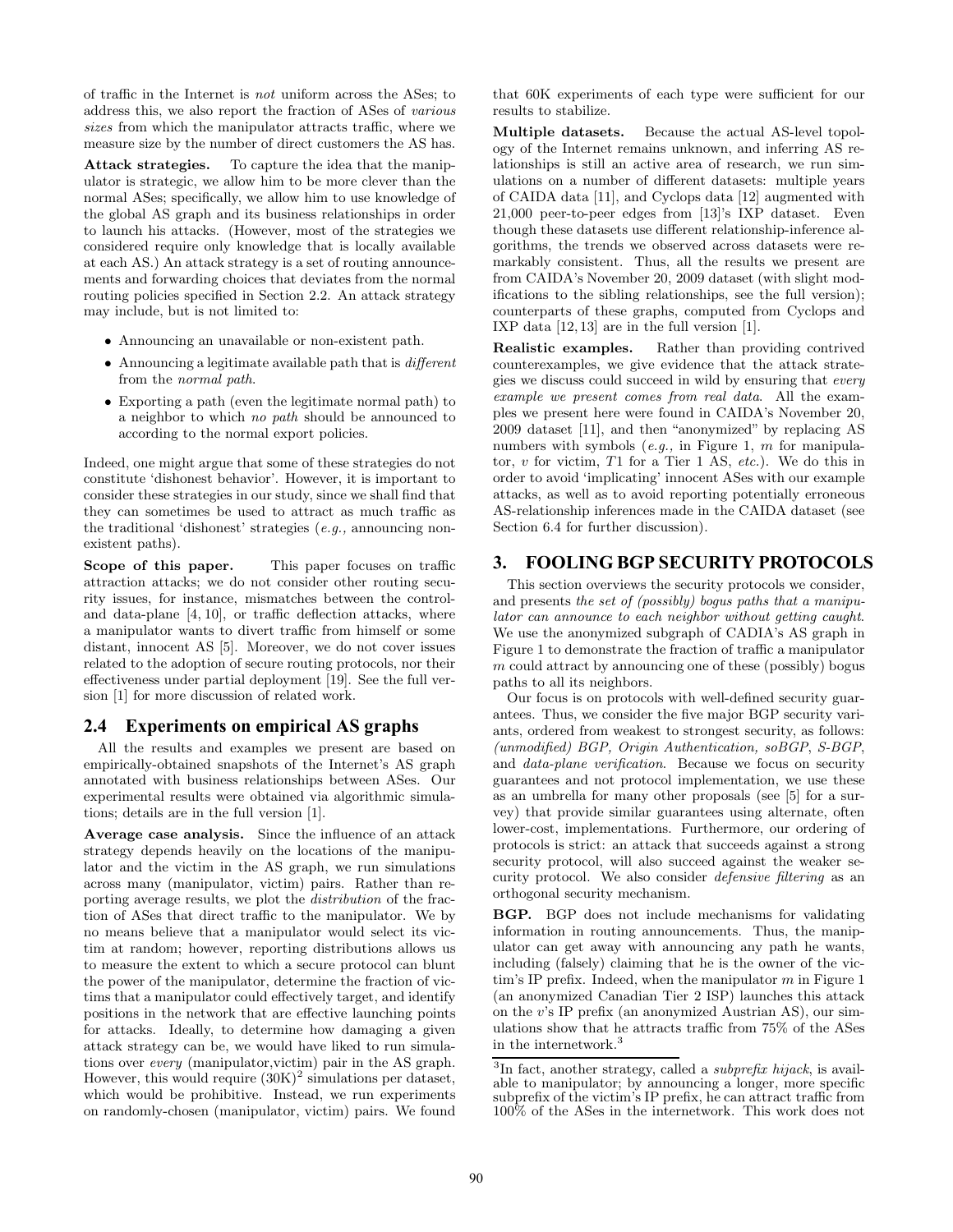**Origin Authentication.** Origin authentication [6] uses a trusted database to guarantee that an AS cannot falsely claim to be the rightful owner for an IP prefix. However, the manipulator can still get away with announcing any path that ends at the AS that rightfully owns the victim IP prefix. For instance, in Figure 1, the manipulator *m* can attract traffic from 25% of the ASes in the internetwork by announcing the path (*m*, *v*, Prefix), even though no such path physically exists.

**soBGP.** Secure Origin BGP (soBGP) [8] provides origin authentication as well as a trusted database that guarantees that any announced path physically exists in the AS-level topology of the internetwork. However, a manipulator can still get away with announcing a path that *exists* but is not actually available. In Figure 1, the manipulator *m* can attract traffic from 10% of the ASes in the internetwork by announcing the path (*m*, *p*, *v*, Prefix). Notice that this path is unavailable; **GR2** forbids the Swiss Tier 2 ISP *p* to announce a peer path to another peer.

**S-BGP.** In addition to origin authentication, Secure BGP [9] also uses cryptographically-signed routing announcements to provides a property called path verification. Path verification guarantees that every AS *a* can only announce a path *abP* to its neighbors if it has a neighbor *b* that announced the path *bP* to *a*. Thus, it effectively limits a single manipulator to announcing available paths. For instance, in Figure 1, the manipulator's normal path (see Section 2.3) is the fivehop customer path (*m*, *a*3, *a*2, *a*1, *v*, Prefix); announcing that path allows him to attract traffic from 0*.*9% of the ASes in the internetwork. However, with S-BGP the manipulator could instead announce the shorter four-hop provider path  $(m, T1, a1, v, Prefix)$ , thus doubling attracted traffic to 1*.*7%. Indeed, S-BGP does not prevent the manipulator from announcing the shorter, more expensive, provider path, while actually forwarding traffic on the cheaper, longer customer path.

**Data-plane verification.** Data-plane verification [5, 10] prevents an AS from announcing one path, while forwarding on another. Thus, if the manipulator in Figure 1 wants to maximize his attracted traffic, he must also forward traffic on the provider path.

**Defensive Filtering.** Defensive filtering polices the BGP announcements made by stubs. A stub is an AS with no customers, and in our model, **GR2** implies that a stub should never announce a path to a prefix it does not own. Thus, our model of defensive filtering has each provider keep a "prefix list" of the IP prefixes owned by its direct customers that are stubs. If a stub announces a path to any IP prefix that it does not own, the provider drops/ignores the announcement, thus enforcing **GR2**. In most of our analysis, we assume that every provider in the internetwork correctly implements defensive filtering (see also the discussion in Section 8). As such, we assume that defensive filtering completely eliminates all attacks by stubs.

## **4. SMART ATTRACTION ATTACKS**

We simulate attraction attacks on measured graphs of the Internet's AS-level topology [11–13] to determine how much



**Figure 2: Lower bounds on the probability of attracting at least 10% of ASes in the internetwork.**

traffic a manipulator can attract in the average case. This section first presents the attack strategies we simulated, and then reports our results.

# **4.1 A smart-but-suboptimal attack strategy**

We assumed that ASes make routing decisions based on business relationships and path length, and that a manipulator *m* cannot lie to his neighbor *a* about their business relationship (i.e., between *m* and *a*). Thus, intuition suggests that the manipulator's best strategy is to widely announce the shortest possible path:

**"Shortest-Path Export-All" attack strategy.** Announce to *every* neighbor, the *shortest* possible path that is not flagged as bogus by the secure routing protocol.

**Every "Shortest-Path Export-All" attack strategy on S-BGP is also an attack on data-plane verification.** The "Shortest-Path Export-All" attack strategy on S-BGP has the manipulator announce his shortest legitimate available path to the victim, instead of his normal path (see Sections 2.3 and 3). Notice that if the manipulator actually decides to forward his traffic over the announced path, he has a successful attack on data-plane verification as well! Thus, the "Shortest-Path Export-All" attack strategy on data-plane verification is identical to the attack on S-BGP. (To reduce clutter, the following mostly refers to the attack on S-BGP.)

**We underestimate damage.** Section 6 shows that the "Shortest-Path Export-All" attack strategy is not actually optimal for the manipulator, and Section 7 shows that finding the optimal attack strategy is NP-hard. Thus, we give up on finding the optimal attack strategy, and run simulations assuming that the manipulator uses this smart-butsuboptimal attack. This means that the results reported in this section underestimate the amount of damage a manipulator could cause, and we usually cannot use these results to directly compare different secure routing protocols. In spite of this, our simulations do provide both (a) useful lower bounds on the amount of damage a manipulator could cause, and (b) a number of surprising insights on the strategies a manipulator can use to attract traffic to his network.

#### **4.2 Defensive filtering is crucial**

Our first observation is that defensive filtering is a crucial part of any Internet security solution:

**Figure 2:** We show the probability that, for a randomly chosen (manipulator,victim) pair, the manipulator can attract traffic destined for the victim from at least 10% of the ASes in the internetwork. The manipulator uses the

consider subprefix hijacks, mostly because these attacks are well understood, but also because they can be prevented by the filtering practices discussed in [5].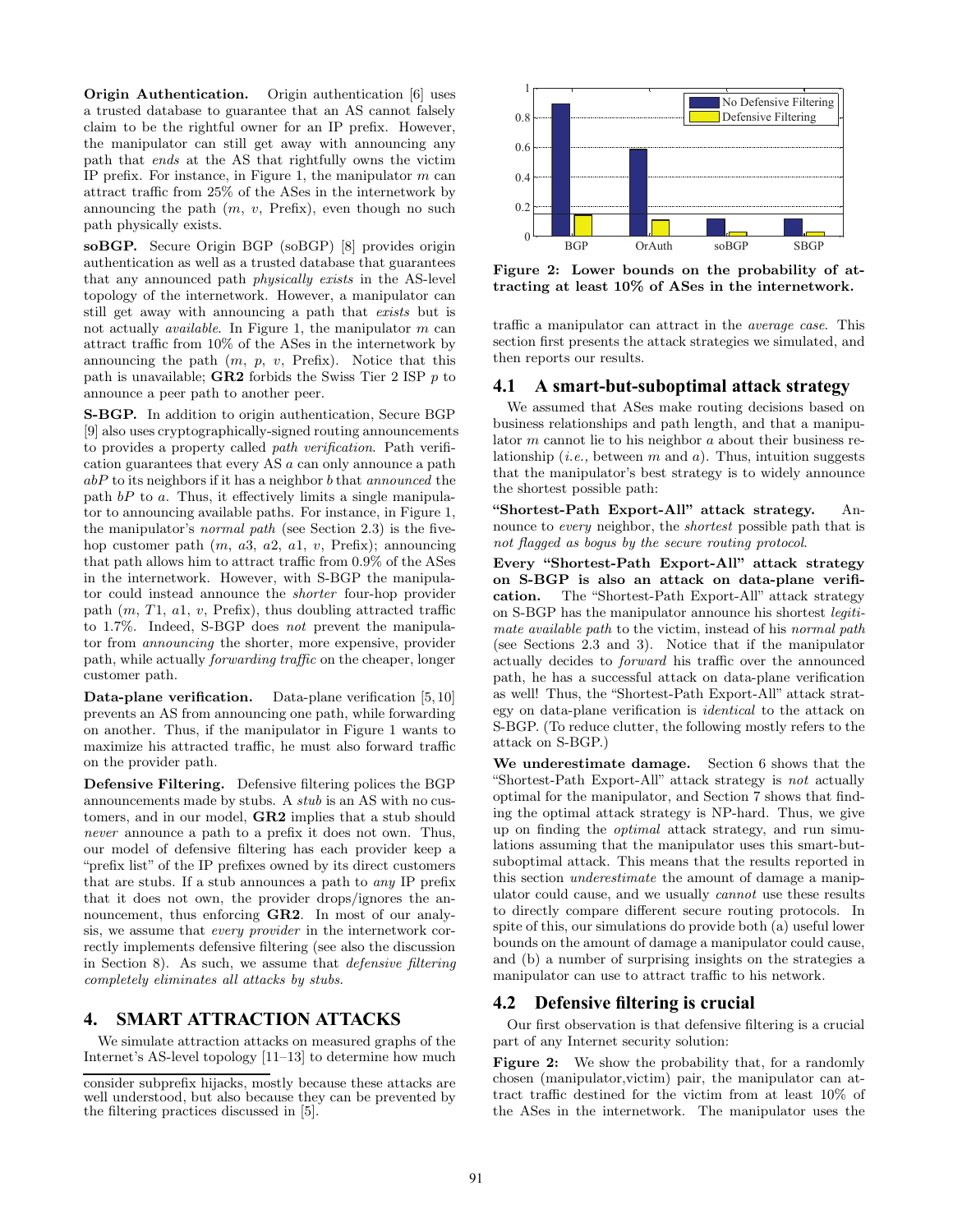

**Figure 3: CCDF for the "Shortest-Path Export-All" attack strategy.**

"Shortest-Path Export-All" attack strategy. The first four bars on the left assume that network does not use defensive filtering. We show the success of the manipulator's strategy on each of the four BGP security variants, in a network with and without defensive filtering of stubs. The horizontal line in Figure 2 shows the fraction of attacks that are completely eliminated by defensive filtering; since 85% of ASes in the CAIDA graph are stubs, properly-implemented defensive filtering guarantees that only 15% of manipulators can successfully attack any given victim.

Despite the fact that we used sub-optimal strategies for the manipulator, we have two concrete observations:

**1.** Even if we assume the manipulator runs the sub-optimal "Shortest-Path Export-All" attack strategy on a network that has S-BGP but not defensive filtering, he can still attract 10% of the ASes in the internetwork with probability *>* 10%. Furthermore, more clever strategies for S-BGP (e.g., Figure 9 and 10) might increase the manipulator's probability of success to the point where defensive filtering alone performs even better than S-BGP alone.

**2.** Even if both S-BGP and defensive filtering are used, there is still a non-trivial 2% probability that the manipulator can attract 10% of the ASes in the internetwork. Better attack strategies could increase this probability even further. This is particularly striking when we compare with the normal case, where the manipulator manages to attract 10% of the ASes in the internetwork with about  $10^{-4}$  probability (not shown).

#### **4.3 Attack strategy on different protocols**

The reader may wonder why we chose to focus specifically on the probability of attracting 10% of the ASes in the internetwork in Figure 2. In the interest of full disclosure, we now present the full picture:

**Figure 3:** We show the complimentary cumulative distribution function (CCDF) of the probability that at least a *x*-fraction of the ASes in the internetwork forward traffic to the manipulator when he uses the "Shortest-Path Export-All" attack strategy. Probability is taken over the uniform random choice of a victim and manipulator, and observe that Figure 2 simply presents a crosssection of these results at the x-axis value of  $x = 10\%$ . We briefly highlight a few details about this figure:



**Figure 4: Probability of finding a shorter path.**

**BGP curve.** Here, the manipulator *originates*, *i.e.*, announces that he is directly connected to, the victim prefix. This curve looks almost like the CCDF of a uniform distribution, since the manipulator and the victim both announce one-hop paths to the prefix, and are thus are about equally likely to attract traffic.

**Origin Authentication curve.** This time the manipulator announces that he has a direct link to the AS that legitimately owns the victim prefix. Because the manipulator's path is now two hops long, the amount of traffic he can attract on average is reduced.

**soBGP and S-BGP curves.** For the attack on soBGP, the manipulator announces the shortest path that exists in the AS graph. For the attack on S-BGP (and data-plane verification), the manipulator announces the shortest available path that he learned from his neighbors. Oddly, the soBGP and S-BGP curves are almost identical, despite the fact that S-BGP provides stronger security guarantees than soBGP (see also Section 4.4).

**Honest curve.** Here the manipulator behaves 'normally', i.e., using the ranking and export policies of Section 2.2.

**BGP+Defensive Filtering curve.** Defensive filtering eliminates all "Shortest-Path Export-All" attack strategies on BGP by stubs, *i.e.*, by  $85\%$  of ASes. Thus, this is approximately 'BGP' curve scaled down to 15%.

**Different-sized ASes are equally affected.** This paper consistently measures the manipulator's success by counting the number of ASes that route through him as a result of his attack strategy. We also produced versions of Figure 3 that count the fraction of ASes of a given size that route through the manipulator: (a) All ASes, (b) ASes with at least 25 customers, and (c) ASes with 250 customers. We omit these graph as they were almost identical.

#### **4.4 S-BGP forces long path announcements**

Figures 2 and 3 show that S-BGP is not much more effective in preventing "Shortest-Path Export-All" attack strategies than the less-secure soBGP. To understand why, let's compare the lengths of the path that the manipulator can announce with soBGP and S-BGP:

**Figure 4:** We show the probability that the manipulator can announce a path that is shorter than the normal path,  $i.e.,$  the path he would have chosen if had used the rankings in Section 2.2. Probability is taken over a randomly-chosen victim, and a manipulator that is randomly chosen from one of the following four classes: (a) Any AS in the graph, (b) Non-stubs, or ASes with at least one customer (c) Mediumsized ASes with at least 25 customers, and (d) Large ASes with at least 250 customers. If we focus on the results for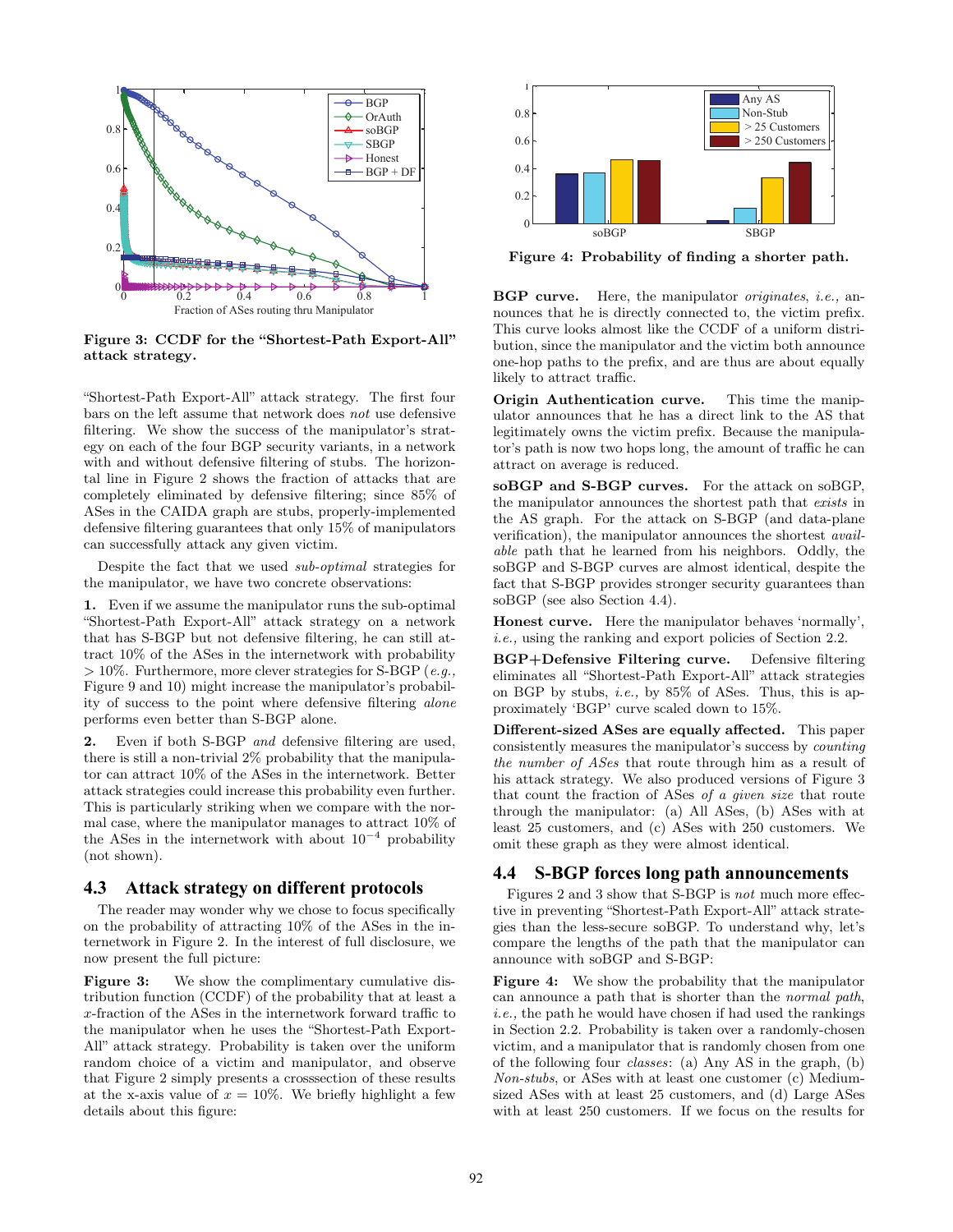

**Figure 5: Aggressive export policies.**

S-BGP, it is clear that larger ASes are more likely to find shorter paths through the network; this follows from the fact that these ASes are both more richly connected  $(i.e.,$  they have large degree), as well more central (*i.e.*, they are closer to most destinations in the internetwork). Furthermore, we can also see that ASes (especially small ASes) are more likely to find short paths with soBGP than they are with S-BGP.

From Figure 4, we can conclude that S-BGP is doing exactly what it is designed to do: it is limiting the set of paths the attacker can announce, thus forcing him to announce longer paths. However, in light of the results in Figures 2-3, we must ask ourselves why forcing the manipulator to announce longer paths does not seem to significantly limit the amount of traffic he attracts. We could explain by arguing that path lengths in the Internet are fairly short, (averaging about 5 hops in our simulations); so the paths that the manipulator can get away with announcing in soBGP are only a few hops shorter than the paths he can announce with S-BGP. Indeed, as we show in the next section, the fact that AS paths are normally so short means that the length of the manipulator's path often plays less of a role than the set of neighbors that he exports to.

#### **4.5 Export policy matters as much as length**

We now show that the attacker's export policy is as important as the length of the path he announces:

**Figure 5:** We show another CCDF of the probability that at least a *x*-fraction of the ASes in the internetwork forward traffic to the manipulator; probability is taken over a randomly-chosen victim, and a manipulator chosen randomly from the class of ASes that have at least 25 customers. We consider three different strategies: (a) Announce the shortest available path to all neighbors (equivalent to the "Shortest-Path Export-All" attack strategy on S-BGP), (b) Announce the normal path to all neighbors, and (c) Announce the normal path using the normal (**GR2** and **NE**) export policy.

This figure shows that, on average, announcing a shorter path is much less important than announcing a path to more neighbors  $(i.e., the curves for (a) and (b) are very close,$ while the curves for (b) and (c) are quite far apart). Indeed, when we considered smaller manipulators (not shown), the curves for (a) and (b) are even closer together. One way to explain the small gap between (a) and (b) is to note that the manipulator's normal path is very often also his shortest path (this holds for 64% of (manipulator, victim) pairs from this class); and even when it is not, his normal path tend to be quite short.

To understand the large gap between (b) and (c), we note that by violating the normal export policy, the manipulator can announce paths to his providers, even when his normal

path is not through a customer. His providers are more likely to choose the customer path through the manipulator, over some possibly shorter, non-customer path.

## **4.6 Different sized manipulators and victims**

Next, we would like to determine which ASes in the Internet are likely to be the most successful manipulators, or the most vulnerable victims. We consider ASes from four different classes: (a) All ASes (b) Non-stubs (ASes with at least 1 customer), (c) ASes with at least 25 customers, (roughly modeling "Tier 2 ASes"), and (d) Large ASes with at least 250 customers ("Tier 1 ASes"). In the interest of space, we only summarize our findings here. Graphs and detailed results are in the full version [1].

**Manipulators.** We make the surprising observation that (c) "Tier 2s" tend to be the most effective manipulators, attracting more traffic than even the (d) "Tier 1s". In fact, we found that in many cases, even smaller (b) non-stubs tend to attract more traffic than the "Tier 1s". Here we assume that the victim is chosen from the set of all ASes.

**Victims.** We found that (c) "Tier 2" ASes tend to be the least vulnerable to attacks. Furthermore, when we considered attacks on soBGP or S-BGP, we make the surprising observation that the (d) "Tier 1" ASes are even more vulnerable than (a) smaller ASes at the edge of the internetwork. Here the manipulator is chosen from the set of all ASes.

One might expect Tier 1 ASes to attract more traffic than other classes of ASes, but these results indicate that this is not the case; instead, Tier 2s tend to attract the most traffic. To see why, notice that while Tier 1s are more central (and thus have short paths to most ASes in the internetwork), they are also more expensive. That is, a Tier 1 is always a provider/peer of its neighbors, so even if those neighbors learn a short path through the Tier 1, they will prefer to route over a (potentially longer) path through one of their own customers. On the other hand, Tier 2s tend to be both central as well as the customer of large Tier 1 ASes, and therefore in the position to attract the maximum amount of traffic. Thus, these results again follow from the fact that creating customer paths is often more important than creating short paths.

#### **4.7 Summary**

In some sense, the results of this section suggest that secure routing protocols like S-BGP and soBGP are only dealing with one half of the problem: while they do restrict the path the manipulator can choose to announce, they fail to restrict his export policies. Indeed, because defensive filtering restricts both the export policies and the paths announced by stubs, we find that it provides a level of protection that is at least comparable to that provided by S-BGP, and even data-plane verification, alone.

Even if we eliminate attacks by stubs via defensive filtering, we found that the internetwork is still vulnerable to non-stub ASes that both (a) deviate from normal routing policies by announcing shorter paths, and (b) deviate from normal export policies by announcing non-customer paths to all their neighbors. Furthermore, we have seen that it is exactly these non-stub ASes (and in particular, the Tier 2s) that are in the position to launch the most devastating attacks. The success of these attack strategies can be limited with soBGP, S-BGP, or data-plane verification.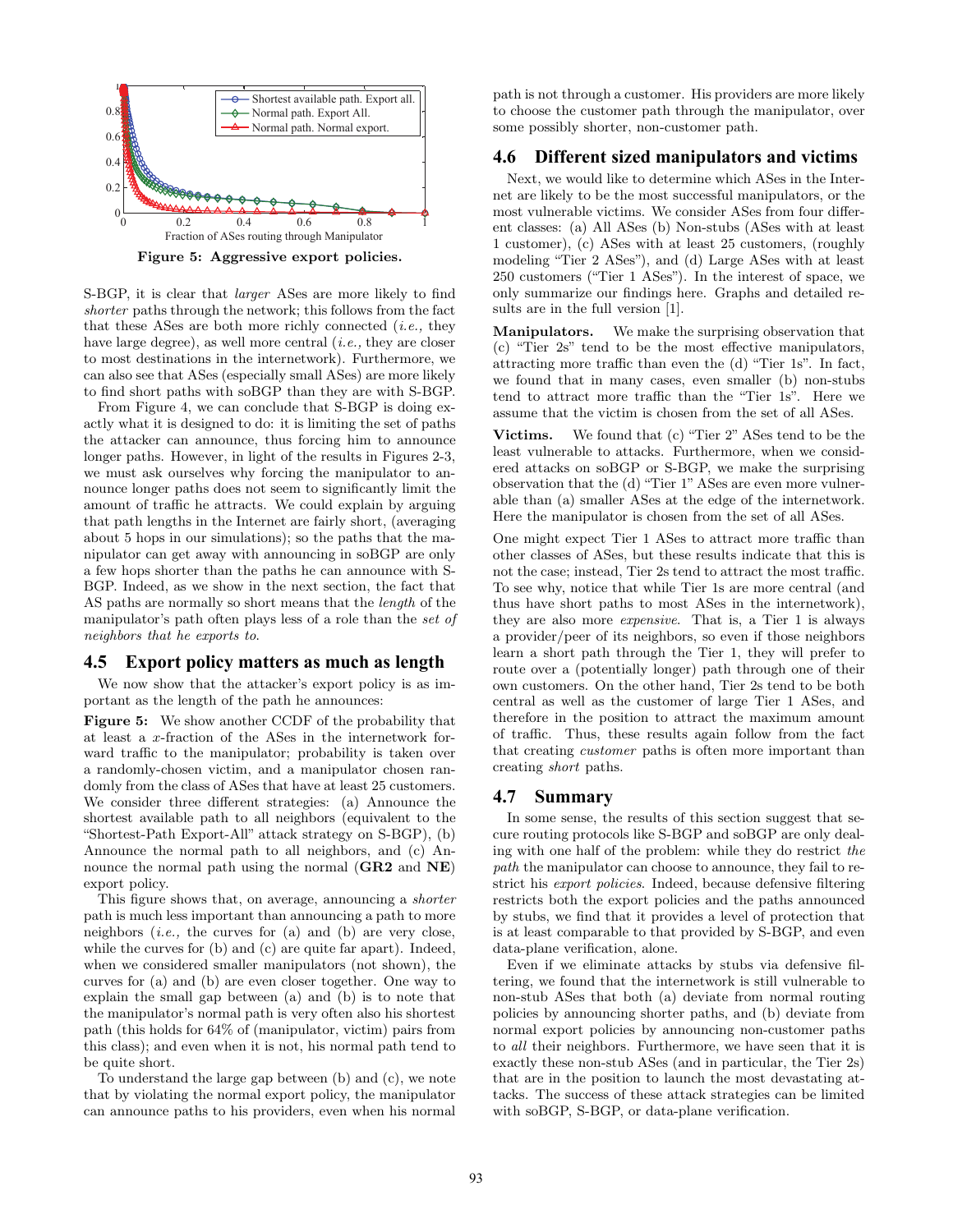

**Figure 6: (a) Normal outcome. (b) Blackhole.**

# **5. SMART INTERCEPTION ATTACKS**

We now turn our attention to traffic interception attacks [2, 3, 5]. In an interception attack, the manipulator would like to attract as much traffic as possible to his network (in order to eavesdrop or tamper with traffic) before forwarding it on to the victim IP prefix. Thus, we require that an interception attack preserves an available path from the manipulator to victim.

# **5.1 A stub that creates a blackhole**

To provide some intuition, we first show how a manipulator could lose a working path to a victim:

**Figure 6:** For simplicity, let's consider an attack on BGP where the manipulator falsely originates the victim's prefix. The manipulator *m* is a web-hosting company in Illinois, and wants to attract traffic destined for the victim *v* a web-hosting company in France. The manipulator is a multi-homed stub with two providers, a Tier 1 AS *T*1*a*, and a Chicago-area telecom provider *p*. The left figure shows the normal outcome, where the manipulator has a path to victim available through each of his providers. The right figure shows what happens when the manipulator announces the victim's prefix to each of his providers; since each of them prefer short customer paths, they will forward their traffic through the manipulator. The manipulator has now created a blackhole; he has no available path to the victim *v* through either of his providers.

# **5.2 When do interception attacks succeed?**

The reader may be surprised to learn that there are many situations in which blackholes are *quaranteed not to occur*. We can prove that, within our model of routing policies, the manipulator can aggressively announce paths to certain neighbors while still preserving a path to the victim:

Theorem 5.1. Assume that *GR1* holds, and that all ASes use the routing policies in Section 2.2. Suppose the manipulator has an available path through a neighbor of a type *x* in the normal outcome. If there is  $\checkmark$  in entry  $(x, y)$  of Table 1, then a path through that neighbor will still be available, even if the manipulator announces any path to any neighbor of type *y*.

The full version [1] presents the proofs. We also not that the results marked with  $\checkmark^*$  hold even if the internetwork does not obey **GR1**. We also observe that this theorem is 'sharp'; if there is an *X* in entry  $(x, y)$  of Table 1, we show by counterexample that the manipulator can sometimes lose an available path of type *x* if he announces certain paths to a neighbor of type *y*. Indeed, Figure 6 is a counterexample that proves the *X* in the lower-right entry of Table 1.

Results of this form were presented in an earlier work [2]. However, [2] claims that a peer-path cannot be lost

|              | To preserve a    May announce to neighboring |  |  |
|--------------|----------------------------------------------|--|--|
| path of type | Customers   Peers   Providers                |  |  |
| Customer     |                                              |  |  |
| Peer         |                                              |  |  |
| Provider     |                                              |  |  |

**Table 1: Guidelines for interception.**

by announcing to a provider (and vice versa). In the full version [1] we present an example contradicting this, that proves the remaining *X* entries in Table 1.

**Tier 1s and Stubs.** Theorem 5.1 leads to a number of observations, also noted by [2]. First, interception is easy for Tier 1s. Since Tier 1s have no providers, they need only concern themselves with the four upper-left entries in Table 1, which indicate that they can announce paths to all their neighbors. Secondly, interception is hard for stubs. A stub's neighbor is always a provider, putting it in the bottom-right entry of Table 1, indicating that aggressive announcements could cause a blackhole (e.g., Figure 6).

# **5.3 When do "Shortest-Path Export-All" attack strategies cause a blackhole?**

The observations of Section 5.2 are borne out by our experiments. Recall that in the "Shortest-Path Export-All" attack strategy, the manipulator announces his shortest (nonrejected) to all of his neighbors. We now show that this simple attack strategy often allows the manipulator to intercept traffic without creating a blackhole:

**Figure 7:** We show the probability that the manipulator has some available path to the victim if he uses the "Shortest-Path Export-All" attack strategy for each of the four BGP security variants. We present results for a randomly-chosen victim, and a manipulator chosen from the usual four classes (see Figure 4). We assume that manipulator runs the "Shortest-Path Export-All" attack strategy on each BGP security variant. We can make a number of observations:

**1.** Manipulators with the most customers are least likely to create a blackhole. As discussed in Section 5.2, these manipulators are most likely to have an available customer path to the victim, and as shown in the first row of Table 1, can get away with announcing to all their neighbors without creating a blackhole.

**2.** The attack on BGP is most likely to cause a blackhole  $(cf.)$ , the attack on origin authentication, or soBGP). Because the manipulator announces a more attractive  $(i.e., short)$ path, he is more likely to convince all of his neighbors to forward traffic to him, and thus create a blackhole.

**3.** The "Shortest-Path Export-All" attack strategy on S-BGP, never creates a blackhole (as long as the manipulator had a path to the victim in the normal outcome). This observation matches intuition; since S-BGP forces the manipulator to announce an available path, the manipulator must of course have an available path to the victim.

# **5.4 Two interception strategies**

Figure 7 immediately suggests a simple interception strategy that seems to work every time:

**"Shortest-Available-Path Export-All" attack strategy:** The manipulator should announces his shortest available path from the normal outcome to all his neighbors.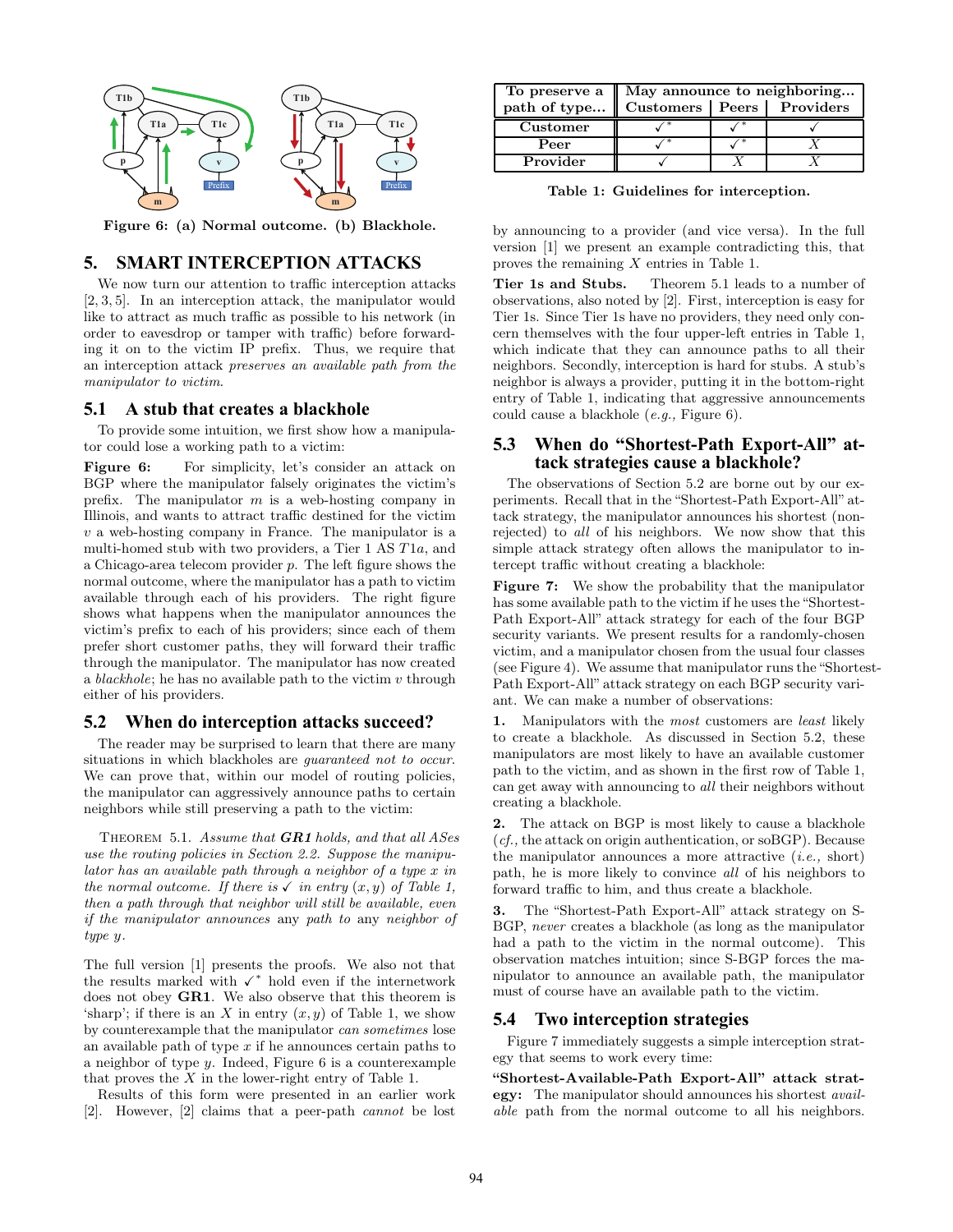

**Figure 7: Probability that the "Shortest-Path Export-All" attack strategy does** *not* **create a blackhole.**

Recall that this is exactly the "Shortest-Path Export-All" attack strategy on S-BGP.

Figure 3, shown that this strategy attracts more traffic than the normal strategy, but also suggests that when the network does not use S-BGP, there may be better interception attack strategies. Indeed, Figure 7 shows that there is a non-trivial probability that the manipulator has an available path to the victim, even if he launches the "Shortest-Path Export-All" attack strategy on the BGP. This suggests the following two-phase strategy:

**"Hybrid Interception" attack strategy:** First, run the "Shortest-Path Export-All" attack strategy on the secure routing protocol, and check if there is an available path to the victim. If no such path is available, announce the shortest path that was available in the normal outcome to all neighbors.<sup>4</sup>

By no means do we believe that these two strategies are optimal; indeed, while we evaluated more clever attack strategies, we omitted them here in the interest of brevity and simplicity. What is surprising is that even these trivial strategies can be quite effective for certain manipulators.

#### **5.5 Evaluating interception strategies**

From the discussion above (Figures 6 and 7, Section 5.2), it is clear that ASes with very few customers are unlikely to attract large volumes of traffic without blackholing themselves. For this reason, we focus our evaluation on manipulators with at least 25 customers, and for brevity only present attacks on BGP:

**Figure 8:** This is a CCDF of the probability that at least a *x*-fraction of the ASes in the internetwork forward traffic to the manipulator, under the assumption that the network uses BGP. We compare the (a) "Shortest-Path Export-All" attack strategy where the manipulator is allowed to create a blackhole (and thus tends to attract more traffic than the interception strategies above), with (b) the two interception strategies above, as well as (c) the normal strategy. Our key observation is that the "Hybrid Interception" attack strategy intercepts a large fraction of traffic; e.g., at least 10% of the ASes in the internetwork with probability over 50%!



**Figure 8: Interception attacks on BGP.**

# **6. SMART ATTACKS ARE NOT OPTIMAL**

We now prove that the "Shortest-Path Export-All" attack strategy is not optimal for the manipulator. We present three surprising counterexamples<sup>5</sup>, found in CAIDA's AS graph and then anonymized, that show that (a) announcing longer paths can be better than announcing shorter ones, (b) announcing to fewer neighbors can be better than to announcing to more, and (c) the identity of the ASes on the announced path matters, since it can be used to strategically trigger BGP loop detection. In fact, (c) also proves that announcing a longer path can be better than a prefix hijack (where the manipulator originates a prefix he does not own)!

## **6.1 Attract more by announcing longer paths!**

Our first example is for a network with soBGP, S-BGP or data-plane verification. We show a manipulator that *triples* his attracted traffic by announcing a legitimate path to the victim, that is not his shortest path. (This contradicts the optimality of the "Shortest-Path Export-All" attack strategy, which requires announcing shortest paths.) In fact, this strategy is so effective, that it attracts almost as much traffic as an aggressive prefix hijack on unmodified BGP!

**Figure 9:** The manipulator *m* is a small stub AS in Basel, Switzerland, that has one large provider *a*1 that has almost 500 customers and 50 peers, and one small provider AS *a*2 in Basel that has degree only four. The victim is European broadband provider *v* with over 100 customers and 26 peers.

**Prefix hijack.** In a network with (unmodified) BGP, the manipulator could run a simple prefix hijack, announcing "*m*, Prefix" to both his providers, and attract traffic from 62% of the ASes in the internetwork (20550 ASes), including 73% of ASes with at least 25 customers, and 88% of ASes with at least 250 customers. However, this strategy both creates a blackhole at the manipulator, and fails against soBGP or S-BGP.

**Naive strategy.** The upper (green) figure shows the "Shortest-Path Export-All" attack strategy, where the manipulator naively announces a three-hop available path, (*m*, *a*1, *v*, Prefix) to his provider *a*2. Since ASes *a*2 and *a*3 prefer the customer path that leads to the manipulator, over their existing peer paths, both will forward traffic to the manipulator. He intercepts traffic from 16% of the ASes in

<sup>4</sup>We note that while this strategy will attract at least as much traffic as the "Shortest-Available-Path Export-All" attack strategy, the manipulator stands a higher chance of getting caught if he creates a blackhole in the first phase of the strategy.

<sup>5</sup>Each example was chosen to contradict the optimality of one aspect of the "Shortest-Path Export-All" attack strategy.